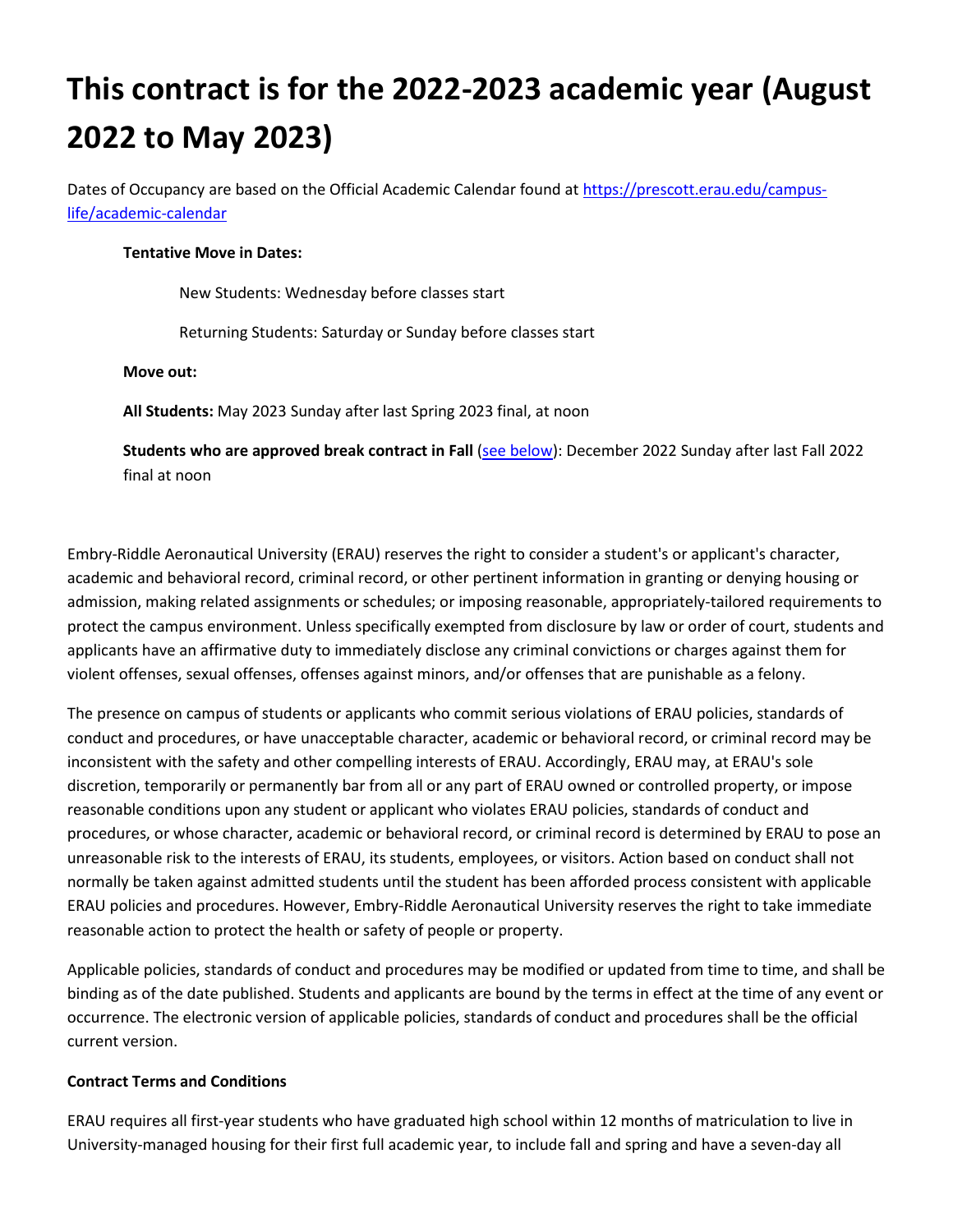access or 250 block meal plan. On-campus housing for new students not required to live on-campus may be made available as space permits. Students who contract with HRL are obligated through this contract for the full length of the applications contract terms.

This contract is effective once the application for housing is submitted to the Department of Housing and Residence Life and is binding for the length application submitted.

### **I. Financial Obligations**

- A. Upon submitting the housing application, the student applicant becomes financially liable for housing rental fees for all terms covered in this contract. This contract is binding for the application terms identified in the housing application.
- B. All fees, charges and/or fines associated with housing occupancy are charged to the individual student's ERAU account. All financial liabilities are considered due to ERAU.
- C. Students who have submitted the housing application are obligated to the terms and conditions of the housing contract but may not check-in to ERAU-managed housing until payment and/or payment arrangements have been made with the Cashier's office at least ten days prior to start of the academic term. If payment and/or payment arrangements are not received and processed by the payment due date, the student will lose the specific housing assignment and there would be no guarantee that the specific housing assignment would be reinstated once payment and/or payment arrangements have been met. Housing spaces would be reassigned based on housing demand and availability of spaces.
- D. All applicants, including ROTC and Athletic scholarship awardees, must submit the housing deposit that will be held until the student permanently checks out of housing. Within 30 days following the student's permanent checkout, the housing deposit or portion remaining thereof (dependent on damage, lock change, extra cleaning charges, cancellation deadlines, etc.) will be credited back to the student's open ERAU account. Failure to submit deposit does NOT negate the contract and HRL may automatically charge the deposit to the student account on the first day of occupancy.
- E. Housing deposits will not be held for new students who defer their enrollment. New incoming students must cancel their contracts in writing prior to June 1 for fall contracts and December 1 for spring contracts in order to receive a full refund. Submit requests via the Housing and Meal plan tool in ERNIE or found [here.](https://erauprescott.datacenter.adirondacksolutions.com/ERAUPRESCOTT_THDSS_PROD/splash) Students who cancel their contracts after these dates forfeit their deposit.
- F. Returning students (students who fill out a Returning Student application) are able to cancel their housing contract on or before April  $1<sup>st</sup>$  without any financial penalty. Returning students who cancel their housing contract between April 2<sup>nd</sup> and May 1<sup>st</sup> will be charged a \$300 cancelation fee. If returning students wish to cancel their contract on or after May  $2<sup>nd</sup>$ , they must submit a request to be released from their contract online via the Housing and Meal plan tool in ERNIE or foun[d here](https://erauprescott.datacenter.adirondacksolutions.com/ERAUPRESCOTT_THDSS_PROD/splash) and if approved will be assessed a \$1300 fee. Only upon written approval for release will a contract be cancelled. Please refer to the Conditions for Contract Release below for more details.
- G. New students (students who fill out a New Student application) who decide not to attend ERAU are able to cancel their housing contract on or before June 1<sup>st</sup> without any financial penalty. New students cancelling their contract on or after June 2<sup>nd</sup> due to not attending ERAU forfeit their housing deposit. New students who are attending ERAU wishing to cancel their contract must submit a request to be released from their contract online via the Housing and Meal plan tool in ERNIE or foun[d here](https://erauprescott.datacenter.adirondacksolutions.com/ERAUPRESCOTT_THDSS_PROD/splash) and if approved will be assessed a \$1300 fee. Only upon written approval for release will a contract be cancelled. Please refer to the Conditions for Contract Release below for more details.
- H. Waitlist students (students who were informed by HRL that they are on the waitlist) are able to cancel their contract without financial penalty if they do so prior to accepting a room assignment via ERAU e-mail. Once a space becomes available, HRL will use ERAU e-mail to offer the student a space and the student has 72 hours to accept. If the student declines or fails to accept within the timeframe, their contract will automatically be cancelled and will be removed from the waitlist. If Waitlist students wish to cancel their contract after accepting a room assignment they must submit a request to be released from their contract online via the Housing and Meal plan tool in ERNIE or foun[d here](https://erauprescott.datacenter.adirondacksolutions.com/ERAUPRESCOTT_THDSS_PROD/splash) and if approved will be assessed a \$1300 fee. Only upon written approval for release will a contract be cancelled.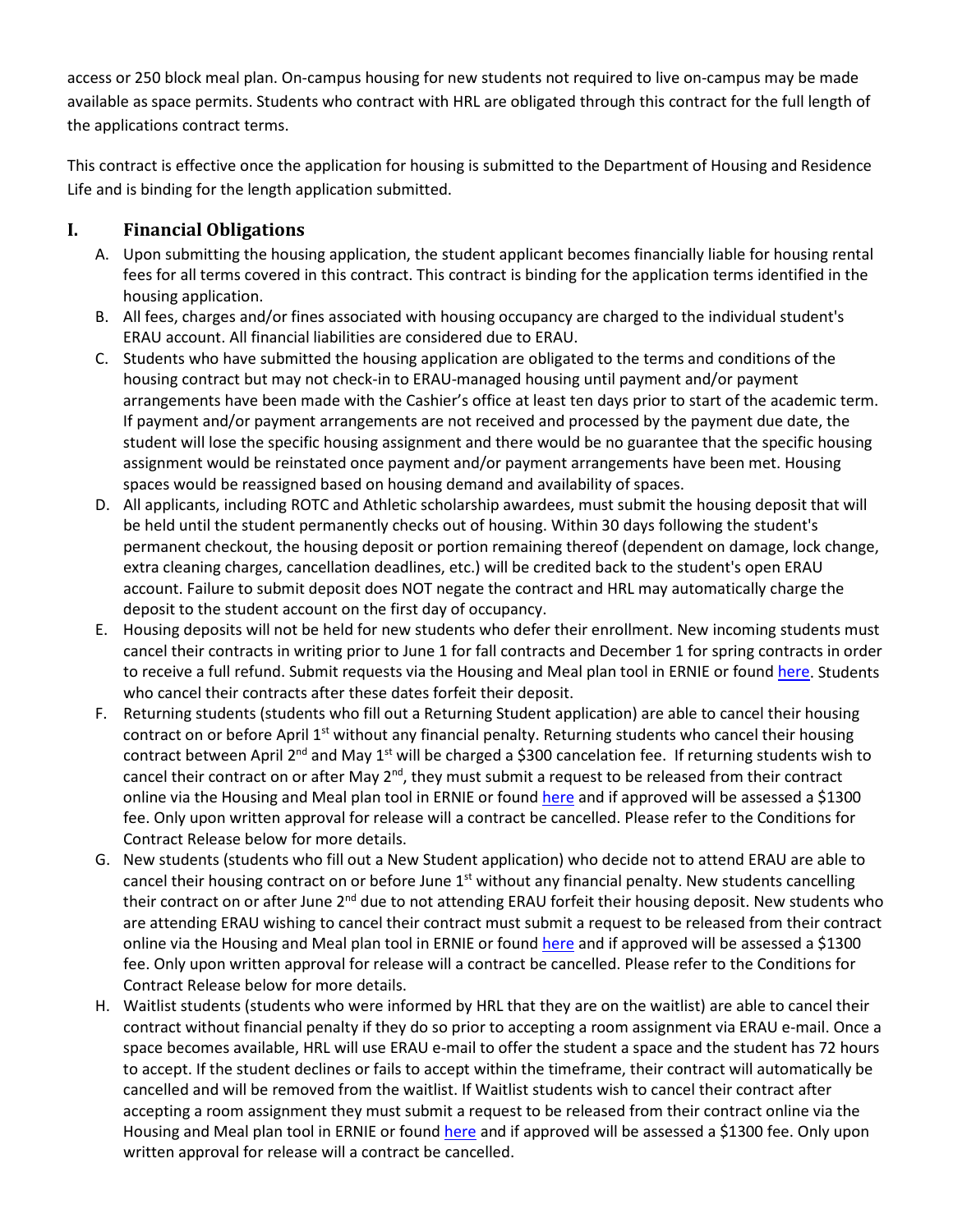- I. Students who are sanctioned to housing eviction, suspension, or dismissal through the Student Conduct Process must move out of the halls within 72 hours and will not receive any refund.
- J. Embry-Riddle will not provide refunds of tuition or fees due to suspension, modification, or cancellation of operations resulting from an act of God, strike, riot, disruption, health or safety emergency, or for any other reason beyond the control of the University.

### <span id="page-2-0"></span>**II. Contract Release Request Process**

- A. All obligations associated with this contract are binding. All requests for contract release must be made by the student in writing and must include appropriate supporting documentation. Upon receipt of the written request and supporting documentation, the Department of Housing and Residence Life will review the request and will respond in writing.
- B. The following are standard reasons for a student to be released from their housing contract:
	- a. Withdrawal from the University
	- b. Graduation
	- c. Marriage or birth/adoption/primary custody change during the contract term
	- d. Medical conditions which prevent the student from living in the residence facilities and which cannot be accommodated by the Department of Housing and Residence Life, supported in writing by the Wellness Center
	- e. Internship/Study Abroad in conjunction with Embry-Riddle Aeronautical University
- C. Students must request to be released from their contracts in writing via the Housing and Meal plan tool in ERNIE or foun[d here.](https://erauprescott.datacenter.adirondacksolutions.com/ERAUPRESCOTT_THDSS_PROD/splash)
- D. Conditions of release must be documented and provided in conjunction with the written petition requesting release.
- E. A \$1300 fee will be assessed and charged to the student's ERAU account for all approved contract releases.
- F. All housing refunds are based on the refund policy stated in the University catalog or a daily rate, pending circumstances.

#### **III. Terms of Occupancy**

- A. ERAU is an equal opportunity institution. Housing will not be granted or denied based on gender, race, creed, color, sexual orientation, national origin or religious affiliation. Room and roommate assignments are done by matching criteria provided by the student in their housing application.
- B. This contract provides a space (not a specific room) in housing. HRL reserves the right to increase the occupancy of rooms in order to accommodate all guaranteed students. If a student has been approved and has purchased a single room and HRL needs to increase occupancy in the space, the student will have the option to be released from his/her contract without financial penalty or accept a roommate at the double room rate. Students are entitled to their assigned room until removal or relocation is deemed necessary by HRL. The Department of Housing and Residence Life reserves the right to change or cancel a student's room assignment or consolidate a room in the interest of order, health, displace maximization of residence space, disaster, or administrative reason after reasonable notice to the student. HRL reserves the right to not allow any environment to exist or persist. Any expenses associated with relocation or cancelation will be the responsibility of the student.
- C. Contracts from new students required to live on campus must be received by July 1 in order to be included in the roommate matching process; contracts received after this date will be randomly assigned. Housing accommodations cannot be guaranteed to any student unless the student is required to reside on campus.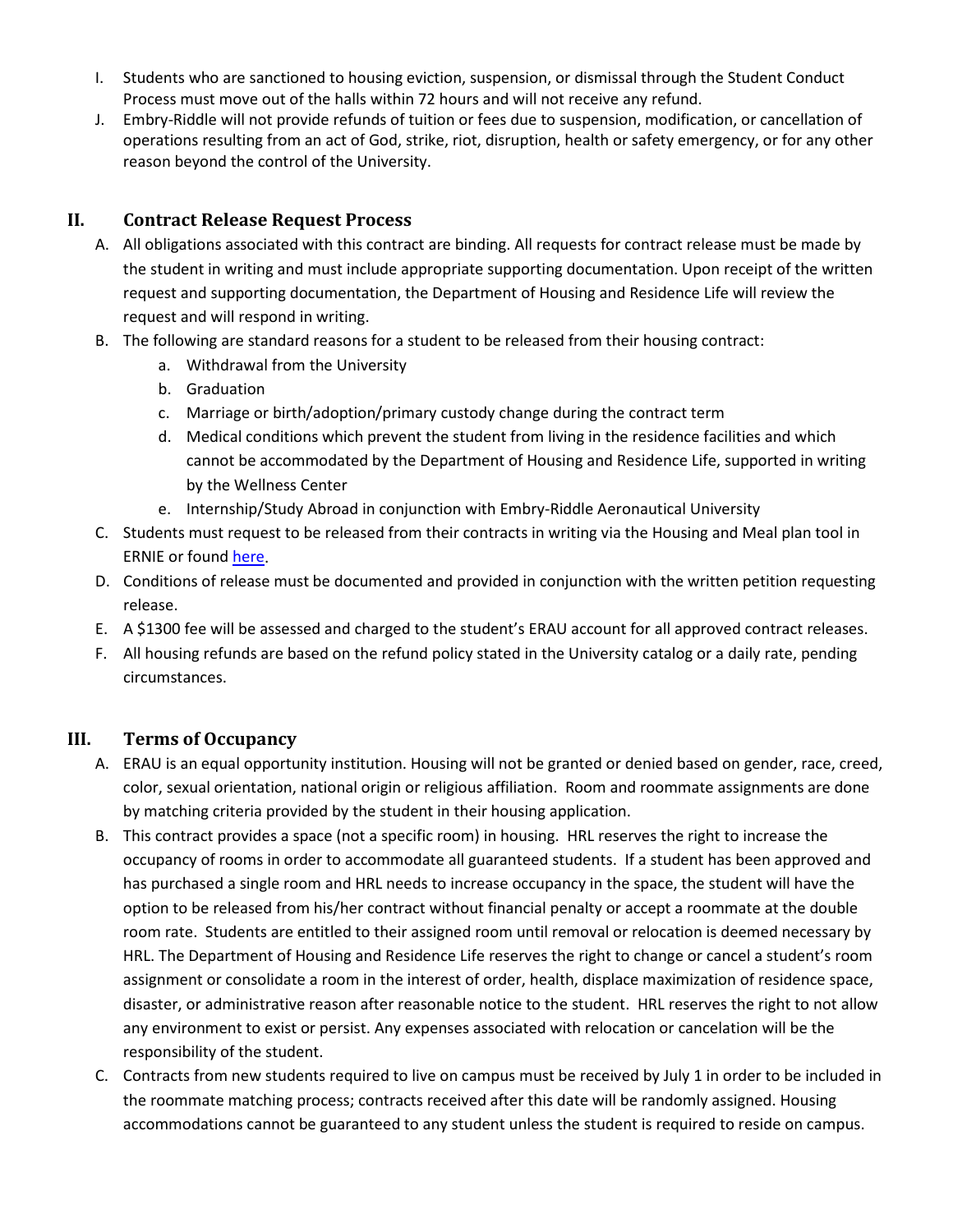- D. Fees paid in accordance with this contract apply to housing occupancy within the published HRL opening and closing dates for all semesters. Unless otherwise established and published by HRL, the residence facilities are open only between the first published date of check-in and the last official day of checkout each contract period. Beyond these dates, students are responsible for securing alternative housing at the student's expense. Fees paid in accordance with this contract do not apply to occupancy beyond the contract period.
	- a. Housing extensions may be available at a cost of \$50 per night and must be requested on line at prhousing.erau.edu.
- E. In accordance with this contract, students who are confirmed and assigned to housing within HRL are entitled to all services provided, as stated in HRL publications.
	- a. On-campus housing does NOT include access to electric vehicle charging.
- F. Housing assignments are done by gender identity. Opposite gender or co-gender housing assignments are not permitted.
- G. Rooms may be occupied ONLY by students to whom they are assigned. Rooms may not be sublet to any other person(s). Room changes and building transfers may be allowed only after receipt of written approval by HRL.
- H. The student must be enrolled full time with Embry-Riddle Aeronautical University to reside in universitymanaged housing. Any exception to full time status condition must be approved by the Department of Housing and Residence Life. Students seeking an exception must do so in writing to the Director. Full time status equals 12 credit hours for undergraduates, 9 credit hours for graduate students.

## **IV. Responsibilities**

- A. Students are responsible for knowing and observing all ERAU and HRL policies and procedures as stated in all ERAU and HRL publications including, but not limited to, the Student Handbook, housing contract, and the Standards of Conduct found on the ERAU Prescott website.
- B. Students must keep rooms clean and orderly at all times. The cleanliness of the residence facilities is the joint responsibility of the student and the University contracted cleaning service. Charges may be assessed to students who fail to adhere to reasonable standards of cleanliness.
- C. Students are responsible for the care and proper use of all furnishings and equipment in the residence facilities. Students may be charged for damage to, unauthorized use of, or alterations to furnishings or equipment provided in rooms or common areas. Students are jointly responsible for the care and proper use of lounges and other common or public areas. Vandalism or other improper care of rooms or public areas may result in fines and/or disciplinary action, including dismissal from housing without refund. In addition, students found responsible for tampering with or altering fire protection devices or systems will be subject to federal and state laws, as well as ERAU policies.
- D. To provide a positive learning environment for our residents and workspace for employees, the University prohibits pornographic materials in common areas like bathrooms, lounges, living rooms, windows, exterior floors, and all public spaces.
- E. HRL reserves the right to determine the use of all rooms, lounges, common and public areas in the residence halls and apartments. In addition, HRL reserves the right to increase occupancy levels of rooms and/or buildings.
- F. HRL reserves the right to establish additional rules or policies as necessitated by conditions or issues related to safety, care and cleanliness of facilities and for the preservation of good order.
- G. The safekeeping of personal property is the responsibility of the student. HRL urges every student to exercise all appropriate care to avoid theft and other loss or damage. ERAU and HRL are not liable for the loss of or damage to students' personal property, including but not limited to acts of God, theft, mechanical failures,